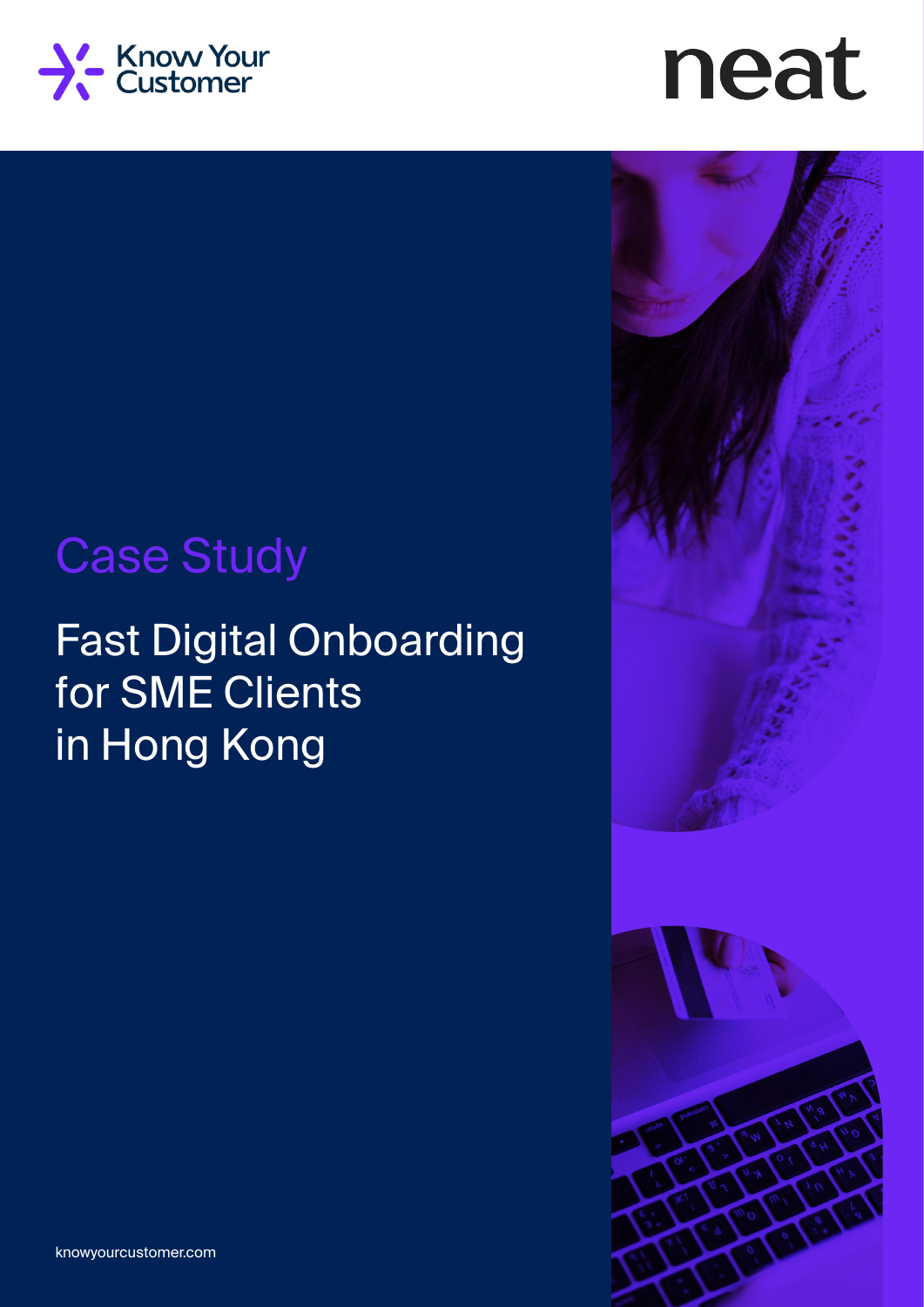

CASE STUDY

## neat

## Fast Digital Onboarding for SME Clients in Hong Kong

"Partnering with Know Your Customer has provided us with an extremely effective and efficient technology solution to support Neat's ambitious growth in Asia and internationally."

— David Rosa, CEO & Co-Founder

#### **The Client**

Neat is a Hong Kong-based FinTech specialising and dedicated to serving small and medium businesses.

Their key offering includes virtual and physical corporate cards, currency wallets, automated accounts and exclusive rewards.

Neat's services are primarily targeted at entrepreneurs and SMEs with crossborder business needs.

Since launching its Business product in 2018, Neat has processed USD 700+m in transfers, onboarded more than 5,000 customers and supported financial transactions in 35+ local currencies.

#### **The Project**

As a newly established FinTech organisation with clear expansion plans, Neat was looking to build a superior onboarding experience for their fast-growing pool of SME customers, while optimising the efficiency and accuracy of their internal compliance processes.

In particular, Neat Corporate KYC and client onboarding vision included:

- **1.** A seamless, end-to-end digital journey for new applicants signing up to Neat's services via the company's website
- **2.** The ability to automate the retrieval of official mandatory documents directly from company registries, eliminating the need for certified copies while ensuring the information is obtained from an independent and reliable source
- **3.** Automated extraction of company, director and shareholder details from official documents through advanced technology to maximise efficiency
- **4.** Seamless identification of Ultimate Beneficial Owners (UBOs) to support compliance operations
- **5.** A centralised and automated AML screening process of applicant companies and all their controlling entities and individuals
- **6.** An in-built functionality to track all relevant steps in an immutable audit trail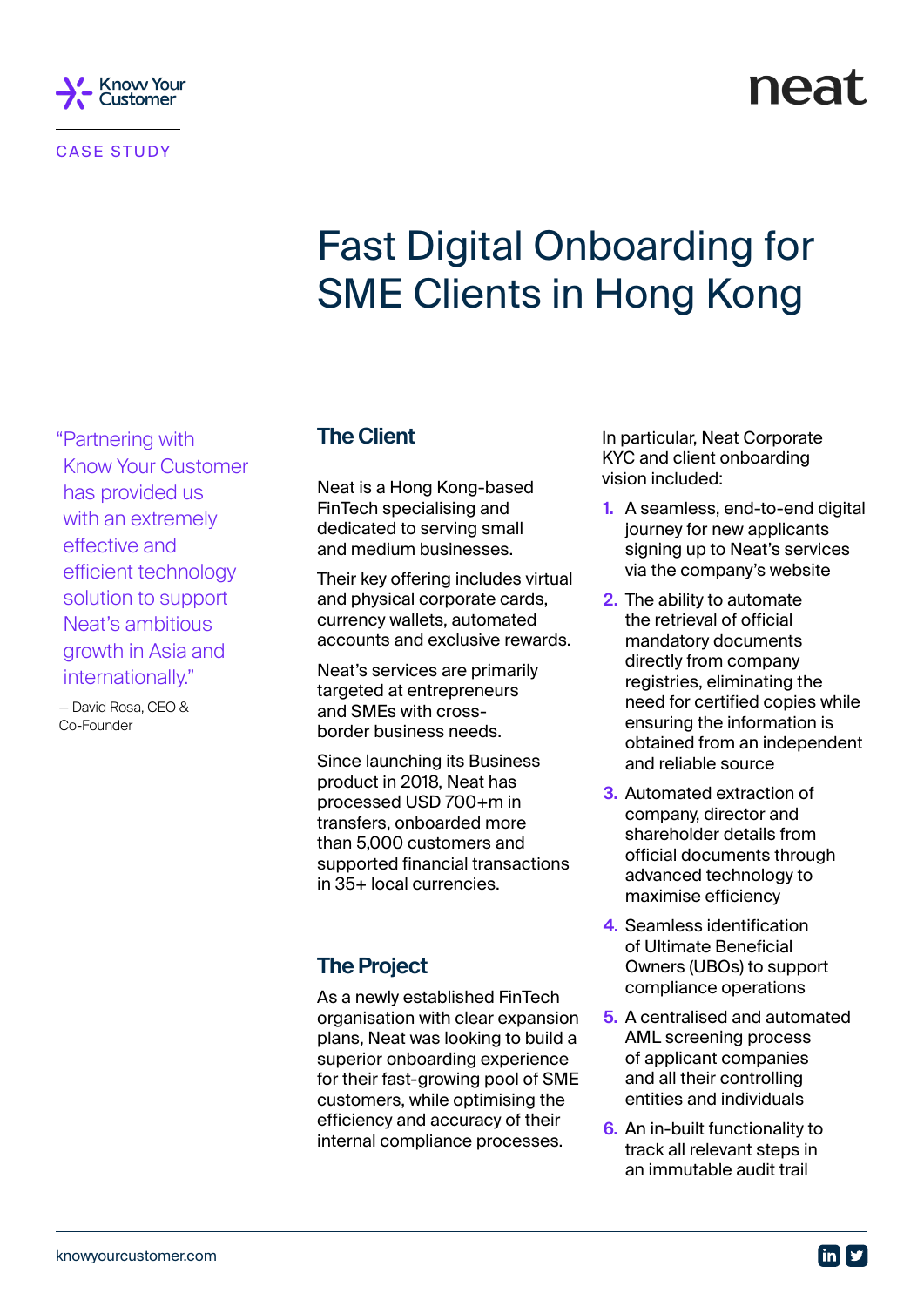

## neat

### Implementation



After extensive market research, the IT and Compliance teams at Neat identified Know Your Customer as the most suitable partner to achieve their onboarding vision.

Through a short series of dedicated workshops, Neat's specific technical and regulatory requirements were identified. Throughout the planning and deployment phases, the client's and RegTech vendor's teams worked closely together to configure the system, leveraging Know Your Customer's key functionalities to address Neat's specific requirements.

### 1. Rest APIs

Rest APIs ensured fast and seamless integration between the Know Your Customer back-end platform and the Neat company website. As a result, new customers can now initiate and complete their onboarding journey via a dedicated "New Client" section on the Neat website, instead of having to interact with multiple portals or digital channels.

### 2. Registry Connections

The new system empowered Neat to access 45+ local company registries in real-time to seamlessly source, read and verify official mandatory documents as required by regulations during business verification and KYC checks.

### 3. AI-powered UBO engine

The in-built UBO engine automatically identifies Ultimate Beneficial Owners of applicant companies across jurisdictions. This is done by extracting shareholder information from official company documents via Optical Character Recognition and Artificial Intelligence.

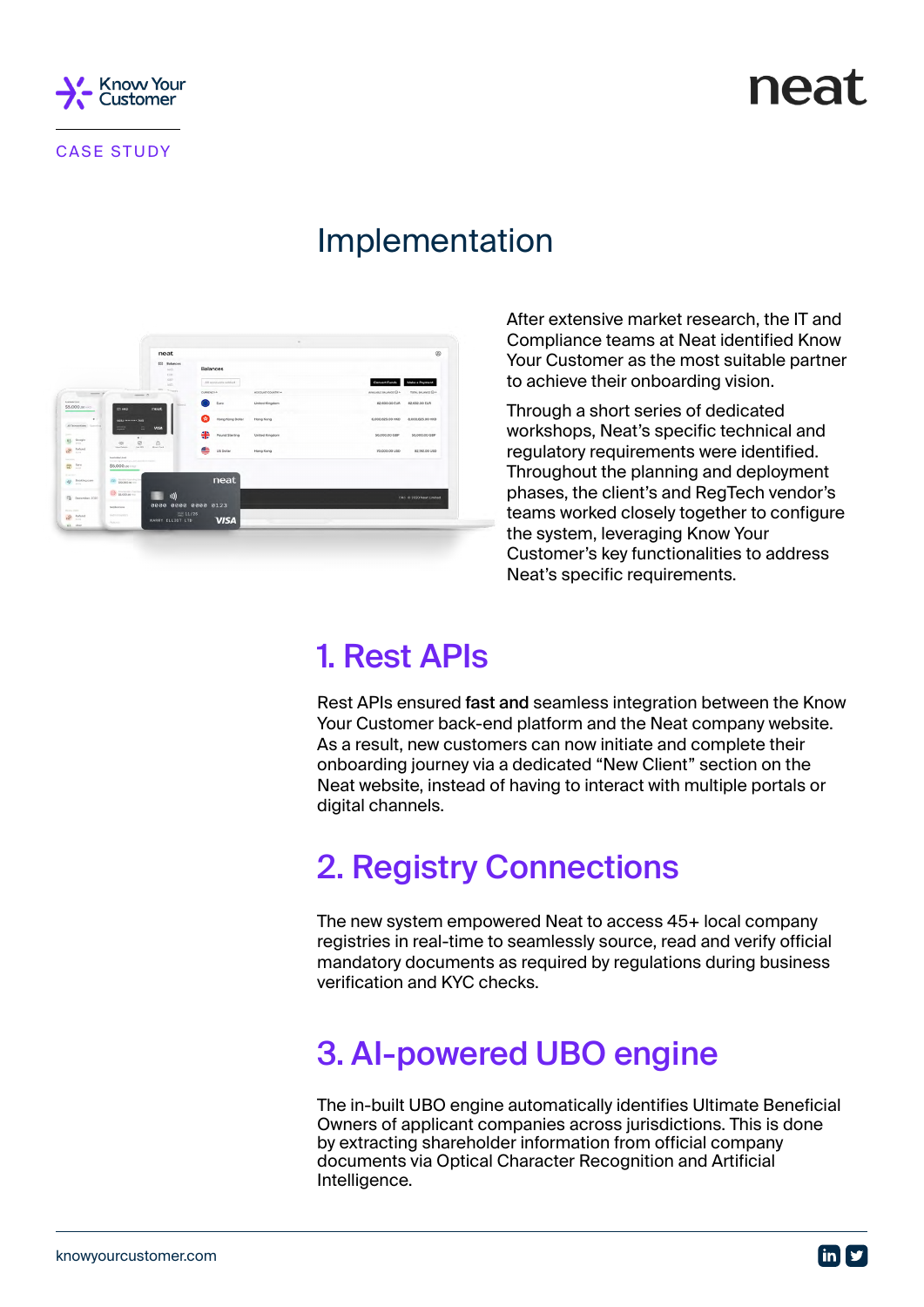

### 4. On-going AML Screening

To ensure continuous compliance with regulatory requirements, the system performs AML screening of all corporate entities and their controlling individuals not only at the point of entry, but automatically on an on-going basis, flagging any changes in the risk profile of the customer.

#### 5. Case Management & Workflow

Through Know Your Customer, Neat's back-office team has access to a centralised platform for all corporate KYC and AML functions, including multiple user permissions and automated assignment rules to streamline all compliance tasks.

### 6. Audit Trail & KYC Reporting

Finally, the automated audit trail function, whereby all compliance actions, reviews and decisions are automatically recorded, ensures on-going documentary evidence. The system also compiles comprehensive KYC reports for each new applicant, to be stored securely within the system and be retrieved with the click of a button.

#### **Results**

#### **Efficient document retrieval**

The Know Your Customer implementation reduced the reliance on an outsourcing team for the retrieval of company documents, as Neat can now automate the majority of the process through the in-built registry connections.

#### **70% reduction in manual intervention**

After implementation, the Neat compliance team has achieved a 90% reduction in manual tasks related to requesting and retrieving mandatory documents to perform business verification during client onboarding.

#### **Overall improvement in onboarding times**

As a result of extensive automation and integration via APIs, average onboarding times for new corporate and SME clients improved by at least 30% since product launch.